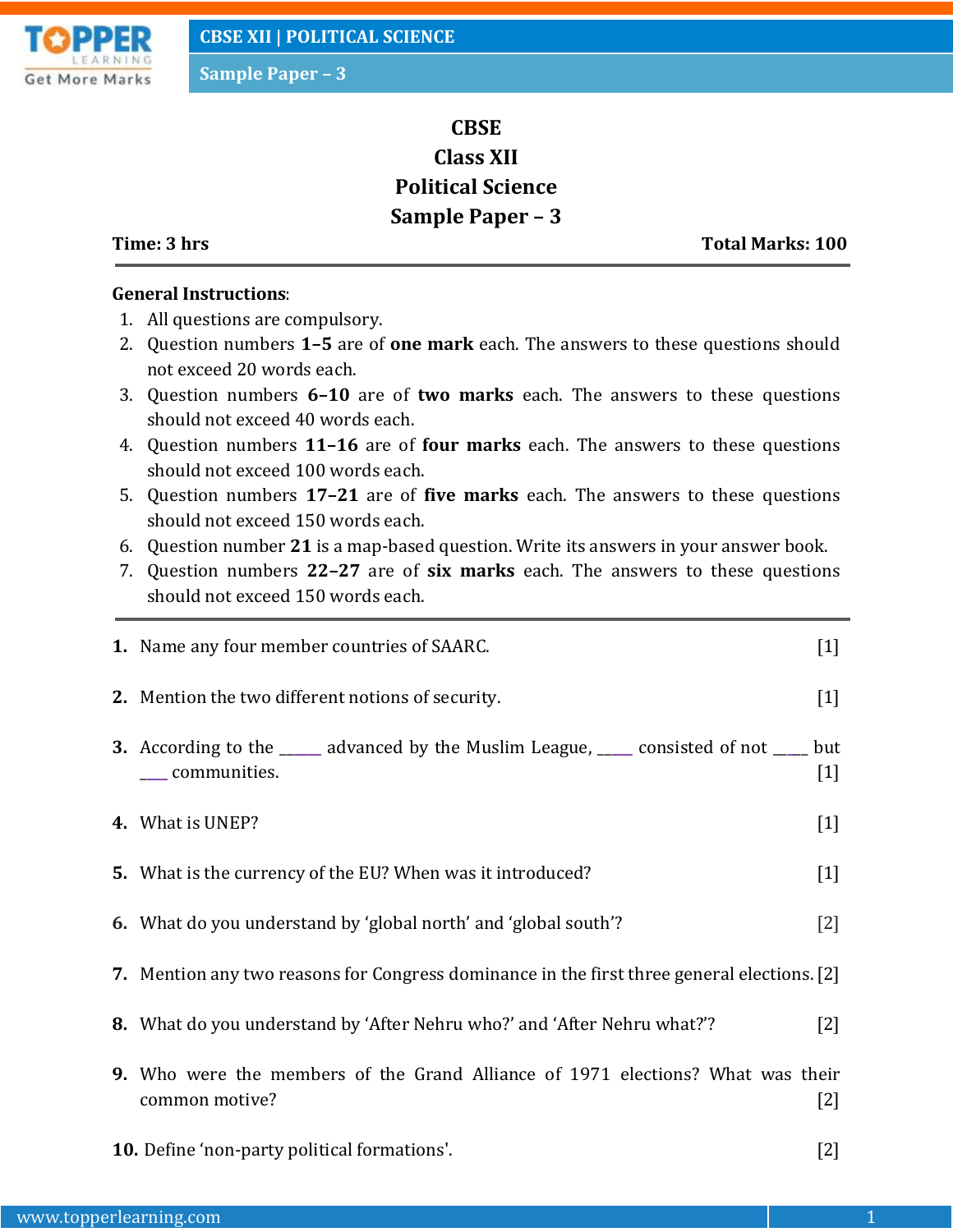

**Sample Paper – 3**

| <b>11.</b> What are the lessons learnt by popular movements in India?         | $[4]$ |
|-------------------------------------------------------------------------------|-------|
| <b>12.</b> What was the role played by India in maintaining Afro–Asian unity? | $[4]$ |
| 13. What is meant by global commons? How are they exploited?                  | $[4]$ |
| <b>14.</b> What is mixed economy? Give two criticisms for the same.           | $[4]$ |
| <b>15.</b> Examine India's relations with the Soviet Union.                   | [4]   |
| <b>16.</b> Discuss India–Nepal relations.                                     | [4]   |

**17.** Read the following passage and answer the questions:

It is not necessary that all planning always has to be centralised, nor is it that planning is only about big industries and large projects. The 'Kerala model' is the name given to the path of planning and development charted by the State of Kerala. There has been a focus in this model on education, health, land reform, effective food distribution and poverty alleviation. Despite low per capita incomes and a relatively weak industrial base, Kerala achieved nearly total literacy, long life expectancy, low infant and female mortality, low birth rates and high access to medical care. Between 1987 and 1991, the government launched the New Democratic Initiative which involved campaigns for development (including total literacy, especially in science and environment) designed to involve people directly in development activities through voluntary citizens' organisations. The State has also taken initiative to involve people in making plans at the Panchayat, block and district levels.

| i. What was the Kerala model of planning?                    | $[1]$             |
|--------------------------------------------------------------|-------------------|
| ii. What were the key focuses of the model?                  | $\lceil 2 \rceil$ |
| iii. What was the result of the Kerala model of development? | $\lceil 2 \rceil$ |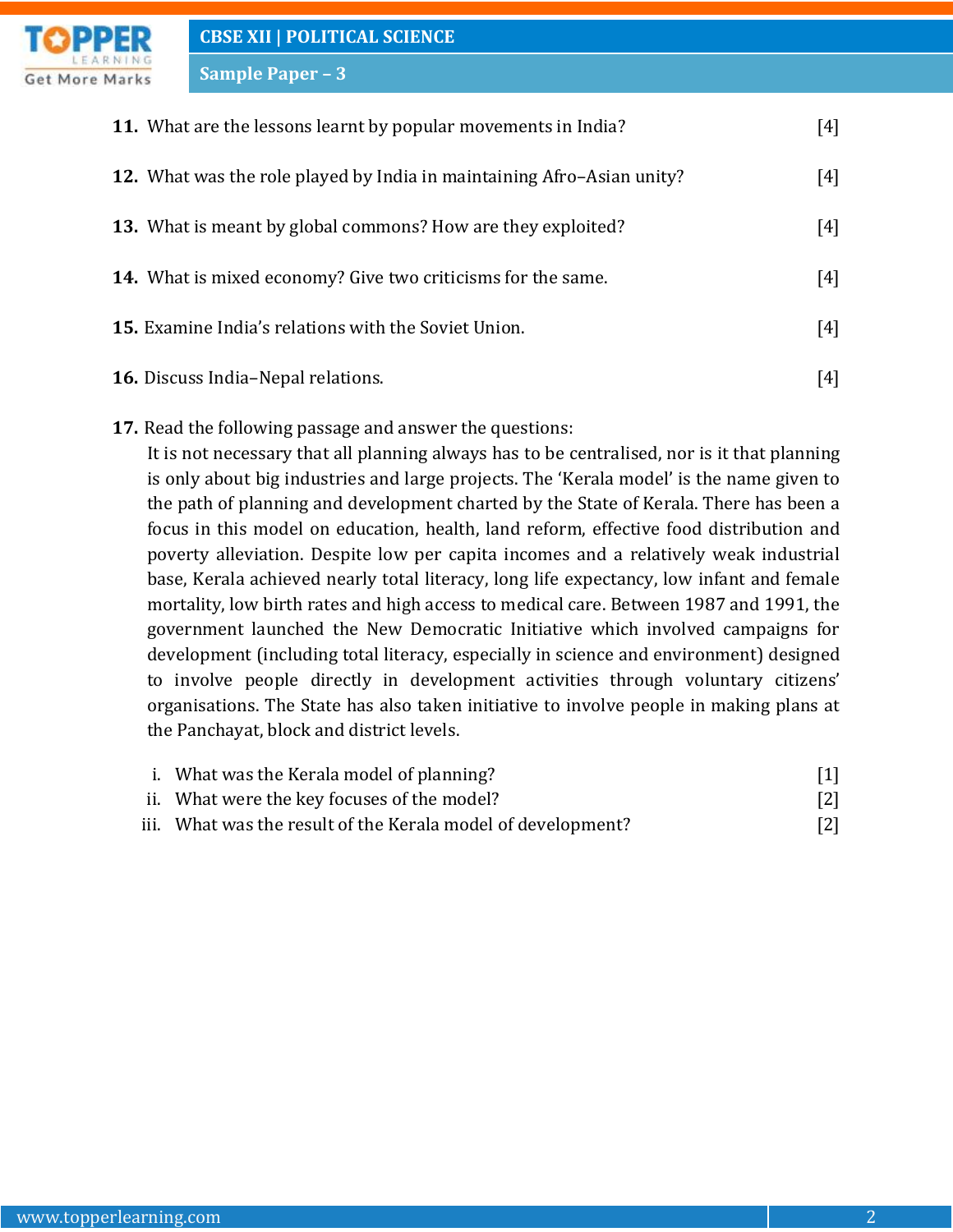

**CBSE XII | POLITICAL SCIENCE**

**Sample Paper – 3**

**18.** See the cartoon given below and answer the questions which follow:



| i. | What is shown in the cartoon?                                      |     |
|----|--------------------------------------------------------------------|-----|
|    | ii. Which election was fought with the slogan of 'save democracy'? | [2] |
|    | iii. Discuss corruption and violence as explained in the cartoon.  | [2] |

**19.**Read the following passage and answer the questions:

"In the name of democracy, it has been sought to negate the very functioning of democracy. Duly elected governments have not been allowed to function. Agitations have surcharged the atmosphere, leading to violent incidents. Certain persons have gone to the length of inciting our armed forces to mutiny and our police to rebel. The forces of disintegration are in full play and communal passions are being aroused, threatening our unity. How can any Government worth the name stand by and allow the country's stability to be imperilled? The actions of a few are endangering the rights of the vast majority."

| i. Who made the above speech? When and where?                      | $[1]$             |
|--------------------------------------------------------------------|-------------------|
| ii. What are the points charged against in the speech and on whom? | $\lceil 2 \rceil$ |
| iii. What was the outcome of the charges laid down?                | $\lceil 2 \rceil$ |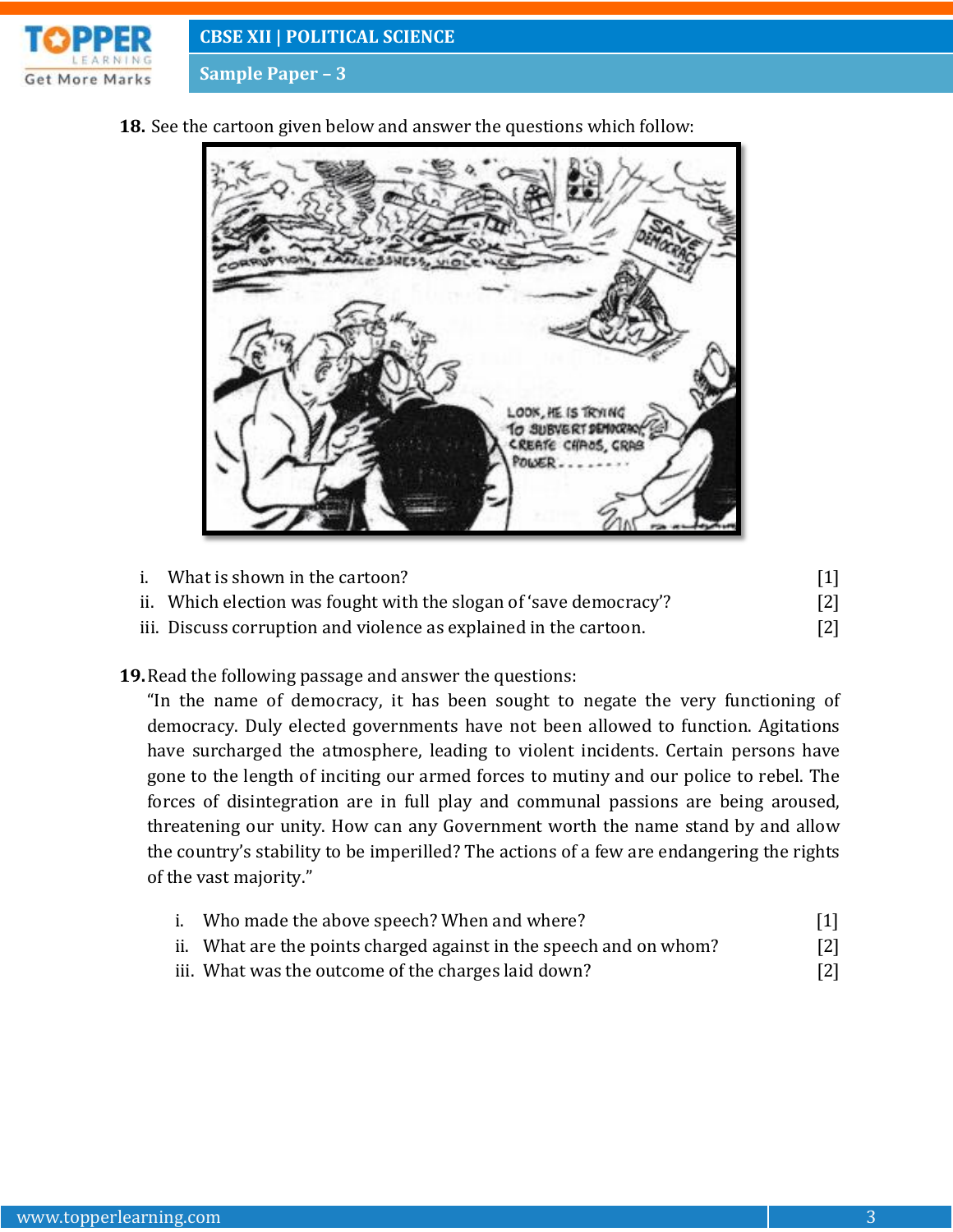

**CBSE XII | POLITICAL SCIENCE**

**Sample Paper – 3**

**20.** Read the passage and answer the questions:

"…new Prime Minister of India, in spite of all forebodings, had been named with more dispatch, and much more dignity, than was the new Prime Minister of Britain."

- i. Where was this published and why?  $[2]$
- ii. Which Indian Prime Minister has been referred to above? [2]
- **21.** On the given political map of India, five places have been marked as A, B, C, D and E. Identify them with the help of the information given below. [5]



- i. Two states where the Congress did not get a majority in the 1967 elections.
- ii. State in the west which was once a union territory.
- iii. A state in the west affected the most by Partition.
- iv. A state which declared its independence from India in 1951.